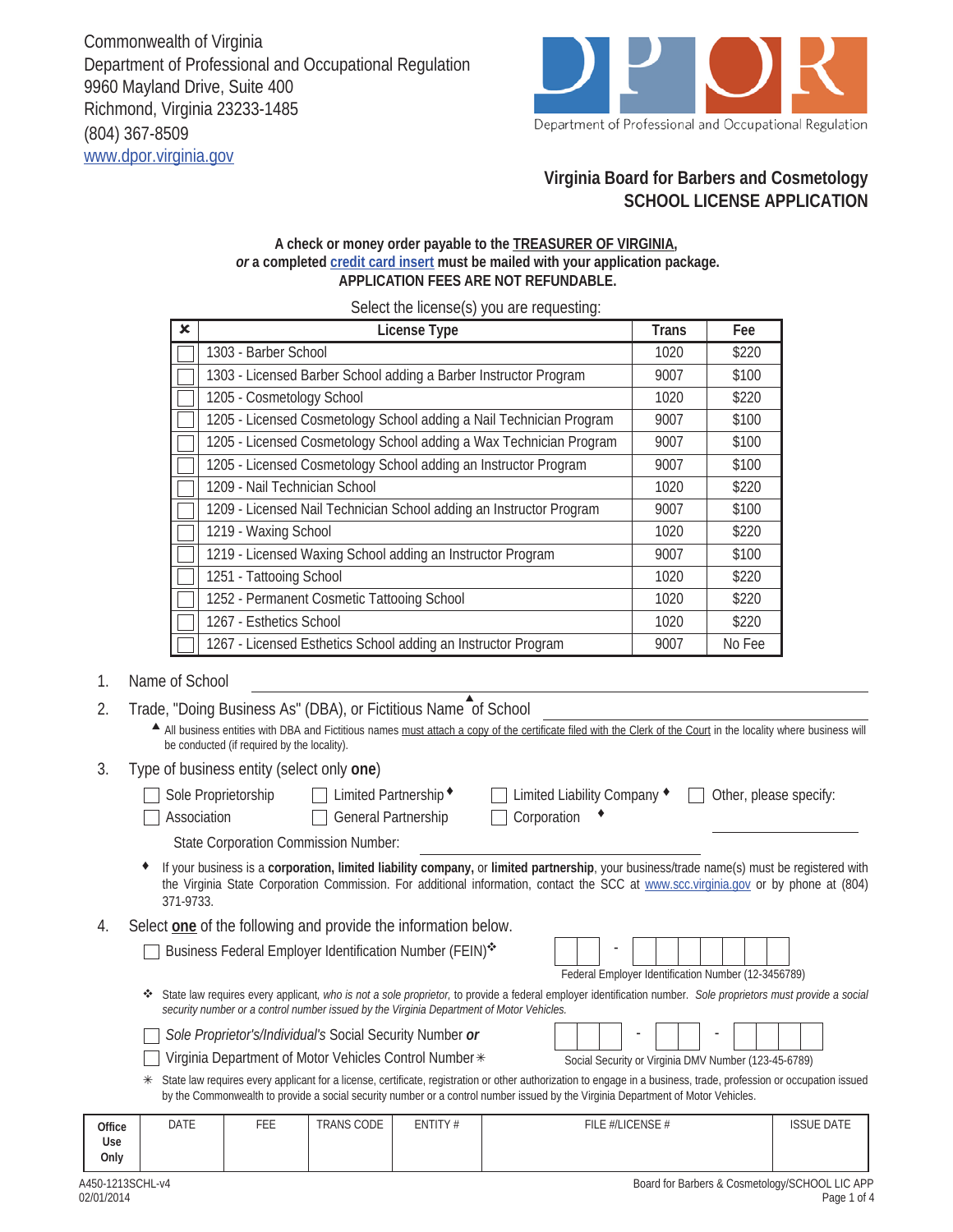| 5.  | Mailing Address (PO Box accepted)<br>If a mailing address is submitted, the mailing<br>address will be printed on the license.                                                                                                                                                                                                                                   |                                                                                                                   |       |  |  |  |  |  |  |                     |  |                        |                                                  |     |                 |
|-----|------------------------------------------------------------------------------------------------------------------------------------------------------------------------------------------------------------------------------------------------------------------------------------------------------------------------------------------------------------------|-------------------------------------------------------------------------------------------------------------------|-------|--|--|--|--|--|--|---------------------|--|------------------------|--------------------------------------------------|-----|-----------------|
| 6.  | Street Address (PO Box not accepted)<br>PHYSICAL ADDRESS REQUIRED                                                                                                                                                                                                                                                                                                | <b>Zip Code</b><br>City<br>State<br>Check here if Street Address is the same as the Mailing Address listed above. |       |  |  |  |  |  |  |                     |  |                        |                                                  |     |                 |
|     |                                                                                                                                                                                                                                                                                                                                                                  | City                                                                                                              |       |  |  |  |  |  |  |                     |  |                        | State                                            |     | <b>Zip Code</b> |
| 7.  | <b>Email Address</b>                                                                                                                                                                                                                                                                                                                                             |                                                                                                                   |       |  |  |  |  |  |  |                     |  |                        |                                                  |     |                 |
| 8.  | <b>Contact Numbers</b><br><b>Primary Telephone</b>                                                                                                                                                                                                                                                                                                               |                                                                                                                   |       |  |  |  |  |  |  | Alternate Telephone |  |                        |                                                  | Fax |                 |
| 9.  | Does the school receive compensation for services provided for its clinic?<br><b>No</b><br>Yes<br>If yes, provide the Virginia salon, shop, spa or parlor license number and expiration date.<br>VA License Number                                                                                                                                               |                                                                                                                   |       |  |  |  |  |  |  |                     |  | <b>Expiration Date</b> |                                                  |     |                 |
| 10. | Instructor's Name<br>Last                                                                                                                                                                                                                                                                                                                                        |                                                                                                                   | First |  |  |  |  |  |  | Middle              |  |                        |                                                  |     | Generation      |
| 11. | Instructor's Virginia License Number*<br>Applicable Barber, Cosmetology, Nail Technician, Wax Technician, Tattooer, Permanent Cosmetic Tattooer or Esthetician License Number                                                                                                                                                                                    |                                                                                                                   |       |  |  |  |  |  |  |                     |  | <b>Expiration Date</b> |                                                  |     |                 |
| 12. | Enter the following information for each owner (sole proprietor, general partners, association members) of the school:                                                                                                                                                                                                                                           |                                                                                                                   |       |  |  |  |  |  |  |                     |  |                        |                                                  |     |                 |
|     | Full Name                                                                                                                                                                                                                                                                                                                                                        | Address                                                                                                           |       |  |  |  |  |  |  | <b>Birth Date</b>   |  |                        | Social Security No. or<br>VA DMV Control Number* |     |                 |
|     |                                                                                                                                                                                                                                                                                                                                                                  |                                                                                                                   |       |  |  |  |  |  |  |                     |  |                        |                                                  |     |                 |
|     | State law requires every applicant for a license, certificate, registration or other authorization to engage in a business, trade,<br>profession or occupation issued by the Commonwealth to provide a social security number or a control number issued by the Virginia<br>Department of Motor Vehicles.                                                        |                                                                                                                   |       |  |  |  |  |  |  |                     |  |                        |                                                  |     |                 |
| 13. | Has the school or any owner ever been subject to a disciplinary action taken by any (including Virginia) local, state or<br>national regulatory body?<br><b>No</b><br>Yes<br>If yes, provide a certified copy of the final order, decree or case decision by a court or regulatory agency<br>with lawful authority to issue such order, decree or case decision. |                                                                                                                   |       |  |  |  |  |  |  |                     |  |                        |                                                  |     |                 |
| 14. | Has the school or any of the owners ever been convicted in any jurisdiction of a <i>misdemeanor and/or felony</i> ? Any<br>guilty plea or plea of nolo contendere must be disclosed on this application. Do not disclose violations that were<br>adjudicated as a minor in the juvenile court system.<br>No                                                      |                                                                                                                   |       |  |  |  |  |  |  |                     |  |                        |                                                  |     |                 |
|     | If yes, applicants are required to attach an <i>original criminal history record</i> <sup>*</sup> issued by the Virginia State<br>Yes                                                                                                                                                                                                                            |                                                                                                                   |       |  |  |  |  |  |  |                     |  |                        |                                                  |     |                 |

- police. Applicants with convictions from other jurisdictions, other than Virginia; must provide an original official criminal history record from each state in which they have convictions. Virginia residents may request complete criminal records from the Virginia State Police at **www.vsp.state.va.us** or by phone at 804-674-6718.
- \* For each conviction, please provide a certified copy of the final order, decree, or case decision by a court or regulatory agency with lawful authority to issue such order, decree, or case decision; and any other information you wish to have considered with this application (e.g., information on the status of incarceration, parole or probation; reference letters; documentation of rehabilitation etc.).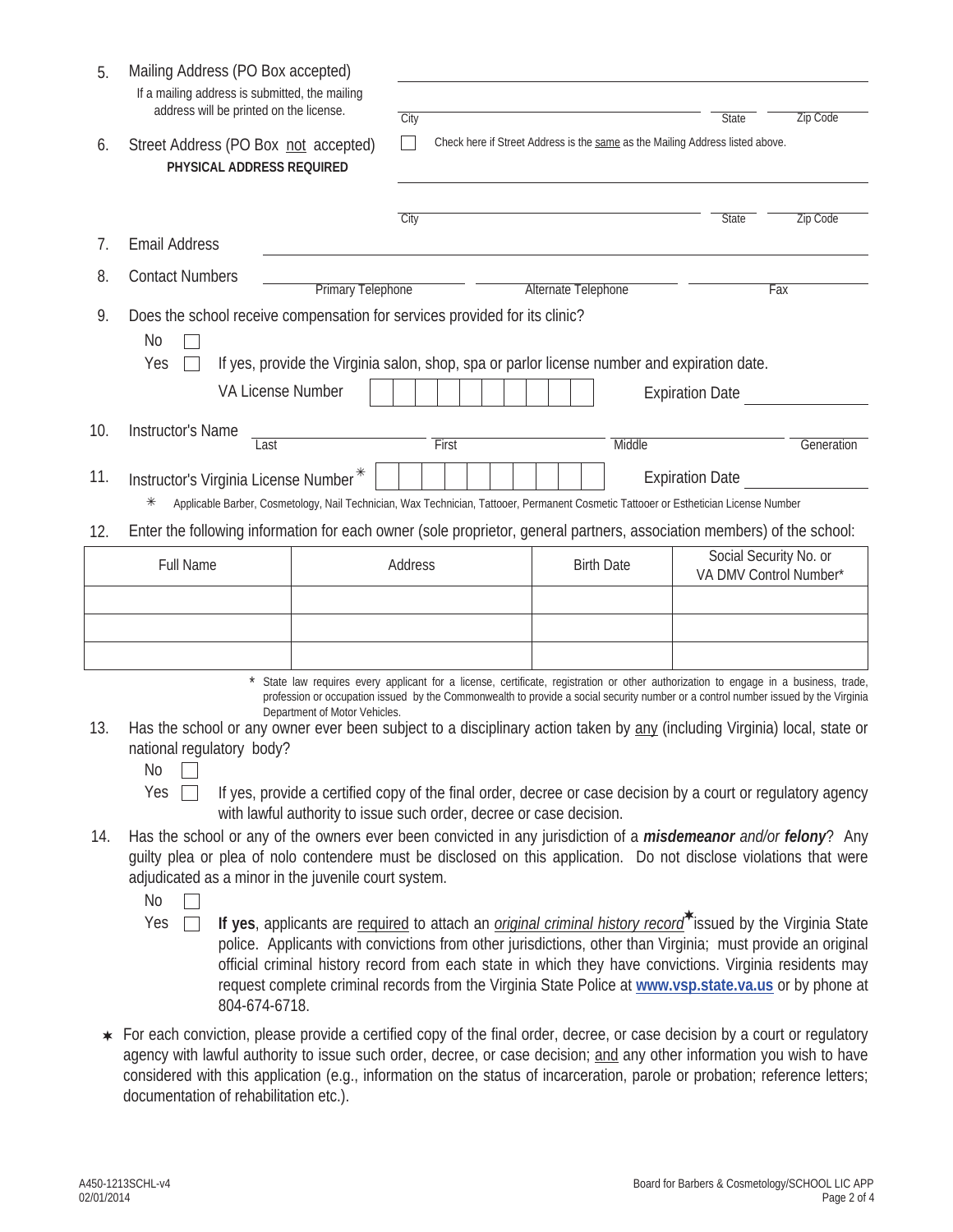15. I, the undersigned, certify that the foregoing statements and answers are true, and I have not suppressed any information that might affect the decision to approve this application. I certify that I will notify the Department if the school or any owner is subject to any disciplinary action or convicted of a felony or misdemeanor (in any jurisdiction) prior to receiving the requested license. I certify that the school and its owners have read, understood and complied with all the laws of Virginia under the provisions of Title 54.1, Chapter 7 *of the Code of Virginia* and the *Virginia Board for Barbers and Cosmetology, Wax Technician, Tattooing and Esthetics Regulations as applicable.*

| $\sim$<br>יוכ | Puty |  |
|---------------|------|--|
|               |      |  |